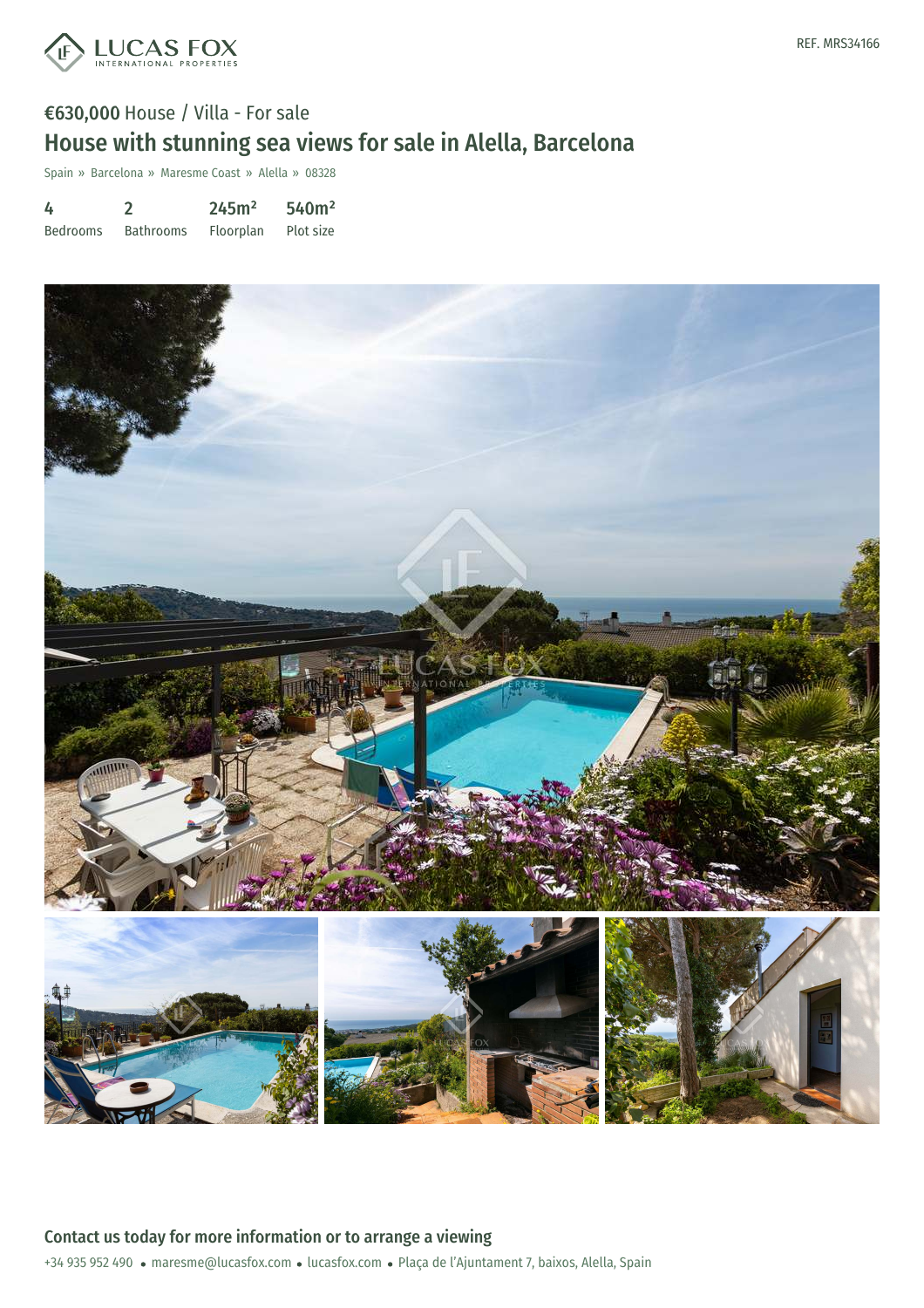

# €630,000 House / Villa - For sale House with stunning sea views for sale in Alella, Barcelona

Spain » Barcelona » Maresme Coast » Alella » 08328

| 4               |                  | 245m <sup>2</sup> | 540m <sup>2</sup> |
|-----------------|------------------|-------------------|-------------------|
| <b>Bedrooms</b> | <b>Bathrooms</b> | Floorplan         | Plot size         |

#### OVERVIEW

### 4-bedroom house with panoramic sea views for sale in Alella.

The house is located in the upper part of Alella and enjoys impressive views of the sea and mountains, in a peaceful atmosphere.

The town is located 20 minutes by car from Barcelona, the centre with all services is 10 minutes away, the beach with the Masnou marina is 15 minutes away.

The 540 m² plot is south facing, this allows you to enjoy a lot of natural light throughout the year at any time of day. The house has a built surface area of 245 m<sup>2</sup> and was completely renovated a few years ago, so it is in good condition.

The layout is very comfortable. On the main floor is the spacious living room with fireplace that communicates with the semi-open kitchen, the living room has direct access to a porch and garden with a pool where you can enjoy the fantastic views.

The first floor is dedicated to the night area. The 4 large double bedrooms share 2 complete bathrooms.

The garden is very easy to maintain and offers a large swimming pool, a barbecue area and various terraces. Furthermore, there is direct access to the forest at the back of the garden.

On the lower floor, at street level, there is a large garage and the entrance to the property.

The house has natural gas heating, aluminium window frames.

This fantastic house [invites](mailto:maresme@lucasfox.com) you to enjoy f[amily](https://www.lucasfox.com) life in a wonderful, relaxing environment, contact us to arrange a viewing.



[lucasfox.com/go/mrs34166](https://www.lucasfox.com/go/mrs34166)

Mountain views, Sea views, Garden, Swimming pool, Private garage, Natural light, Barbecue, Chill out area, Double glazing, Equipped Kitchen, Exterior, Fireplace, Heating, Interior, Near international schools, Pet-friendly, Renovated, Storage room, Views